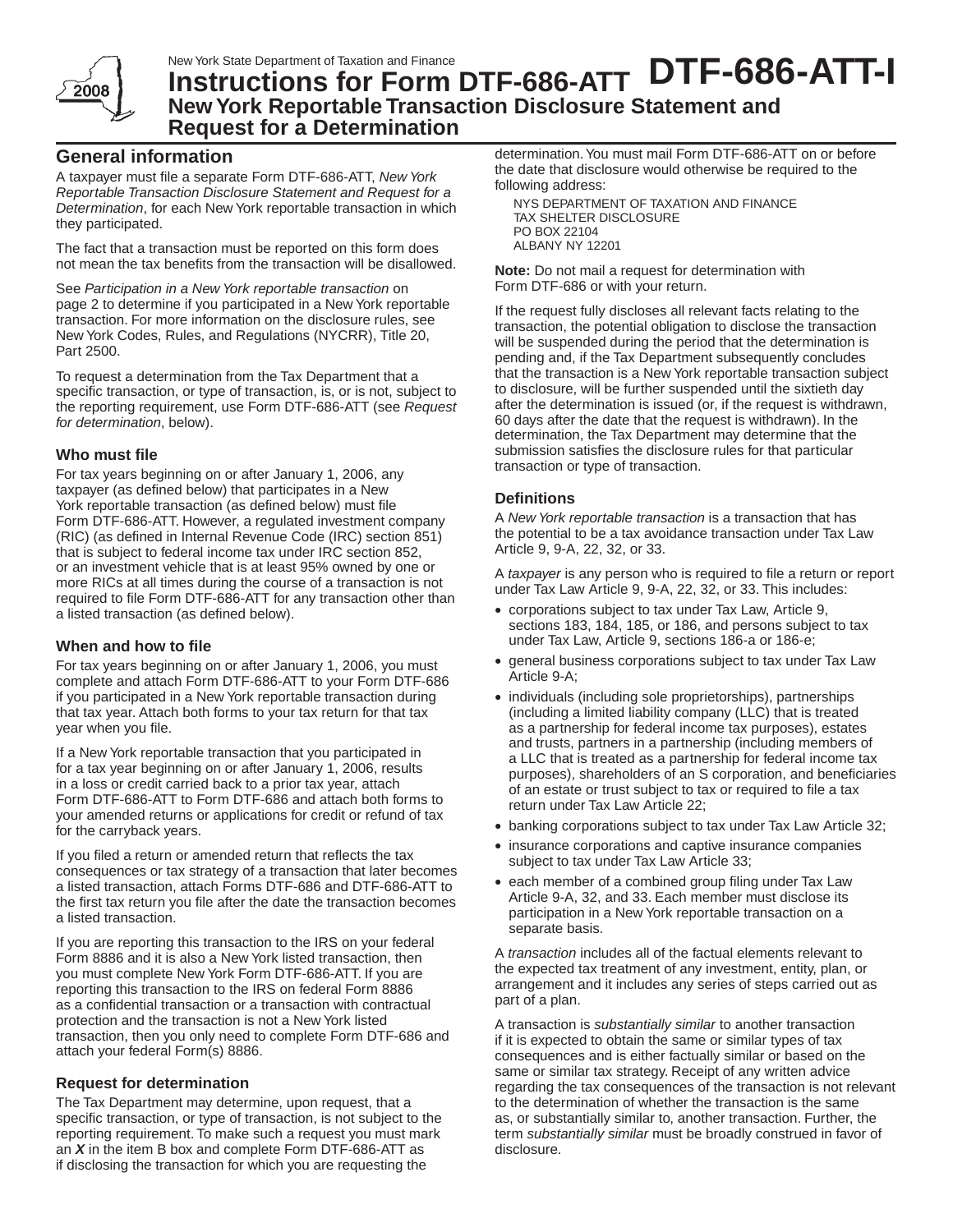#### **Page 2** of 4 **DTF-686-ATT-I** (2008)

A *tax benefit* is any deduction, exclusion, and modification included in gross receipts, gross earnings, income (including entire net income (ENI), gross income, New York adjusted gross income, and New York source income), gain, loss, assets, liabilities, total capital, capital stock, tax credits, nonrecognition of gain, status as an entity exempt from New York State taxation, and any other tax consequences that may reduce the New York State tax liability of a taxpayer by affecting the amount, timing, character, or source of any such item, amount, or activity.

For purposes of this form*, tax* refers to franchise and excise taxes and the tax on furnishing of utility services under Tax Law Article 9; business corporation franchise tax under Article 9-A; personal income tax under Article 22; franchise tax on banking corporations under Article 32; and franchise taxes on insurance corporations under Article 33.

The term *tax return* refers to the original returns or reports, amended returns or reports, and applications for credit or refund of tax.

*Tax treatment* is the purported or claimed New York State tax treatment of the transaction.

*Tax structure* is any fact that may be relevant to understanding the purported or claimed New York State tax treatment of the transaction.

#### **Participation in a New York reportable transaction**

A New York reportable transaction is a transaction described in one or more of the following three categories: New York listed transactions; New York confidential transactions; and New York transactions with contractual protection.

**New York listed transactions —** This category includes transactions that are the same as or substantially similar to one of the types of transactions that the Tax Department has determined to be a tax avoidance transaction. These transactions must be identified by notice or other form of published guidance as a New York listed transaction.

You have participated in a New York listed transaction if any of the following applies:

- • your tax return reflects tax consequences or a tax strategy described by notice or other form of published guidance that lists the transaction;
- you know or have reason to know that tax benefits reflected on your tax return are derived directly or indirectly from such tax consequences or tax strategy; or
- • you are in a class or type of persons that published notice or guidance treats as participants in a New York listed transaction

If a transaction becomes a New York listed transaction after the filing of your tax return reflecting either tax consequences or a tax strategy described in the notice or other form of published guidance listing the transaction (or a tax benefit derived from tax consequences or a tax strategy described in the notice or other form of published guidance listing the transaction) and before the end of the period of the statute of limitations for the tax return (whether or not already filed) reflecting the tax consequences, tax strategy, or tax benefit, then you must disclose the New York listed transaction with the tax return next filed after the date the transaction is listed regardless of whether you participated in the transaction in that tax year.

**New York confidential transactions —** This category includes transactions that are offered to you under conditions of confidentiality and for which you paid an advisor a fee (as defined below). Related persons who bear a relationship to each other as described in IRC sections 267(b) or 707(b) will be treated as the same person.

A transaction is considered to be offered under conditions of confidentiality if the advisor who is paid the fee places a limitation on your disclosure of the tax treatment or tax structure of the transaction and the limitation on disclosure protects the confidentiality of the advisor's tax strategies. The transaction is treated as confidential even if the conditions of confidentiality are not legally binding on you.

A *fee* paid to an advisor includes all fees for a tax strategy or for services for advice (whether or not tax advice) or for the implementation of a transaction. These fees include consideration in whatever form paid, whether in cash or in kind, for services to analyze the transaction (whether or not related to the tax consequences of the transaction), for services to implement the transaction, for services to document the transaction, and for services to prepare tax returns to the extent that the fees exceed the fees customary for return preparation. A taxpayer also is treated as paying fees to an advisor if the taxpayer knows or should know that the amount it pays will be paid indirectly to the advisor, such as through a referral fee or fee-sharing arrangement. A fee does not include amounts paid to a person, including an advisor, in that person's capacity as a party to the transaction.

You have participated in a New York confidential transaction if your tax return reflects a tax benefit from the transaction and the disclosure of the tax treatment or tax structure is limited as described above. If disclosure by a pass-through entity (partnership, S corporation, or trust) is limited, but disclosure by the partner, shareholder, or beneficiary is not limited, then the pass-through entity (but not the partner, shareholder, or beneficiary) has participated in the New York confidential transaction.

**New York transactions with contractual protection —** This category includes transactions for which you have, or a related party (as described in IRC section 267(b) or 707(b)) has, the right to a full refund or partial refund of fees if all or part of the intended tax consequences from the transaction are not sustained. It also includes a transaction for which fees are contingent on your realization of tax benefits from the transaction.

The foregoing only applies with respect to fees paid by or on behalf of you, or a related party, to any person who makes or provides a statement, oral or written, to you or the related party (or for whose benefit a statement is made or provided to you or the related party) as to the potential tax consequences that may result from the transaction. All the facts and circumstances relating to the transaction will be considered when determining whether a fee is refundable or contingent, including the right to reimbursements of amounts that the parties to the transaction have not designated as fees or any agreement to provide services without reasonable compensation. If a person makes or provides a statement to you as to the potential tax consequences that may result from a transaction only after you have entered into the transaction and reported the consequences of the transaction on a filed tax return, and the person has not previously received fees from you relating to the transaction, then any refundable or contingent fees are not taken into account in determining whether the transaction has contractual protection.

A transaction is not considered to have contractual protection solely because a party to the transaction has the right to terminate the transaction upon the happening of an event affecting the taxation of one or more parties to the transaction.

You have participated in a New York transaction with contractual protection if your tax return reflects a tax benefit from the transaction, and you have the right to the full or partial refund of fees or the fees are contingent as described above. If a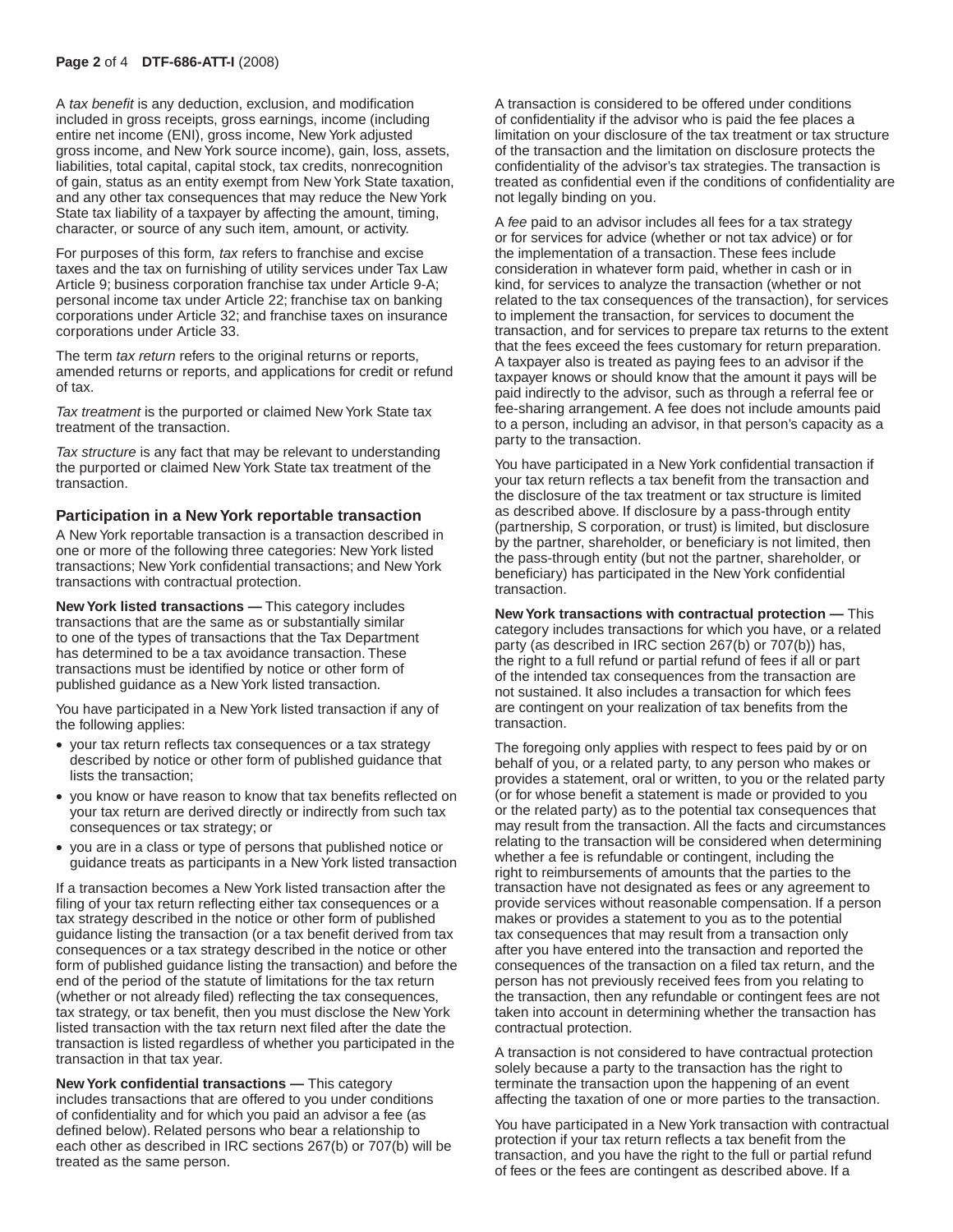pass-through entity (partnership, S corporation, or trust) has the right to a full or partial refund of fees or has a contingent fee arrangement, but the partner, shareholder, or beneficiary individually does not, then the pass-through entity (but not the partner, shareholder, or beneficiary) has participated in the New York transaction with contractual protection.

**Shareholder of foreign corporation - If you own or control,** either directly or indirectly, more than 50% of the voting stock of a corporation not subject to New York State tax, you are deemed to participate in a New York reportable transaction if such corporation would be considered to participate in a New York reportable transaction as described above, if it were a taxpayer filing a tax return that reflects the items from the transaction, and your return reflects a tax benefit from the transaction.

#### **Protective disclosure**

If you are uncertain whether a transaction must be disclosed, you may disclose the transaction following the instructions in this form and indicate by marking an *X* in the item A box on Form DTF-686-ATT that the disclosure is being filed on a protective basis.

#### **Exception**

**Published guidance —** A transaction is not considered a New York reportable transaction, or will be excluded from categorization as a New York confidential transaction or a New York transaction with contractual protection, if the Tax Department makes a determination in published guidance that it is not subject to the reporting requirements.

#### **Recordkeeping**

You must keep a copy of all documents and other records related to a New York reportable transaction in accordance with Tax Law section 25(d). Such documents must be retained for six years from the due date of the return for which disclosure of a New York reportable transaction is required, or the date of filing, if later.

#### **Penalties**

There is a monetary penalty under Tax Law sections 685(x) and 1085(p) for the failure to include on any return or statement any information required to be disclosed under Tax Law section 25 with respect to a New York reportable transaction. The penalty for failure to include information with respect to a New York reportable transaction, other than a New York listed transaction, is \$10,000 in the case of a taxpayer subject to Tax Law Article 22 and \$20,000 in any other case. The penalty for failure to include information with respect to a New York listed transaction is \$25,000 in the case of a taxpayer subject to Tax Law Article 22 and \$50,000 in any other case. This penalty is in addition to any other penalty that may be imposed.

If you have a New York reportable transaction understatement, an accuracy-related penalty may be imposed under Tax Law sections 685(p-1) and 1085(k-1). See these Tax Law sections for more information.

A penalty is assessed for each failure by any person required to file a Form DTF-686-ATT, if the person (a) fails to file the form by the due date, including extensions, or (b) files a form that fails to include all the information required (or includes incorrect information). The Form DTF-686-ATT must be completed in its entirety with all required attachments to be considered complete. Do not enter *Information provided upon request* or *Details available upon request* or any similar statement in the space provided. Inclusion of any such statements subjects you to the penalties previously discussed.

#### **Extended statutes of limitations**

If you are required to disclose a New York listed transaction and fail to do so within the time and manner prescribed under Tax Law section 25 and the related regulations, then under Tax Law sections 1083(c)(ii) and 683(c) the period of limitations to assess any tax with respect to the New York listed transaction will be extended beyond the normal assessment period until one year after the earlier of either:

- the date you disclose the transaction by filing Form DTF-686-ATT; or
- the date that a material advisor provides the information required under IRC section 6112 in response to a request by the Tax Department under Tax Law section 25(c).

Tax may be assessed at any time within six years after the return was filed if a deficiency is attributable to an abusive tax avoidance transaction. An *abusive tax avoidance* transaction means a plan or arrangement devised for the principal purpose of avoiding tax. Abusive tax avoidance transactions include, but are not limited to, New York listed transactions.

# **Specific instructions**

#### **How to complete Form DTF-686-ATT**

You must complete all required entries on Form DTF-686-ATT and attach any required attachments when you file. Do not simply write *See attached.* Returns that are missing required pages or that have pages with missing entries are considered incomplete and cannot be processed, and may subject taxpayers to penalty and interest.

If the information required exceeds the space provided, complete as much information as possible in the available space and attach additional sheets containing the remaining information. The additional sheets must be in the same order as the lines to which they correspond and must include your name and identifying number at the top of each sheet and the line number that corresponds to the information being reported.

**Note:** Do **not** report more than one transaction on this form.

**Item A —** Indicate that you are filing on a protective basis by marking an *X* in this box.

**Item B —** Indicate that you are filing a request for a determination by marking an *X* in this box.

**Line 1a —** Enter the name, if any, by which the transaction is known. If no name exists, provide a short identifying description of this transaction that distinguishes it from other New York reportable transactions in which you have participated (or may participate in the future).

**Line 1b —** Enter the first year that you participated in this transaction.

**Note:** This may not be the same as the year for which you are disclosing a New York reportable transaction.

**Line 2 —** Mark an *X* in the box for all categories that apply to the transaction being reported. The three New York reportable transaction categories are described under *Participation in a New York reportable transaction* on page 2.